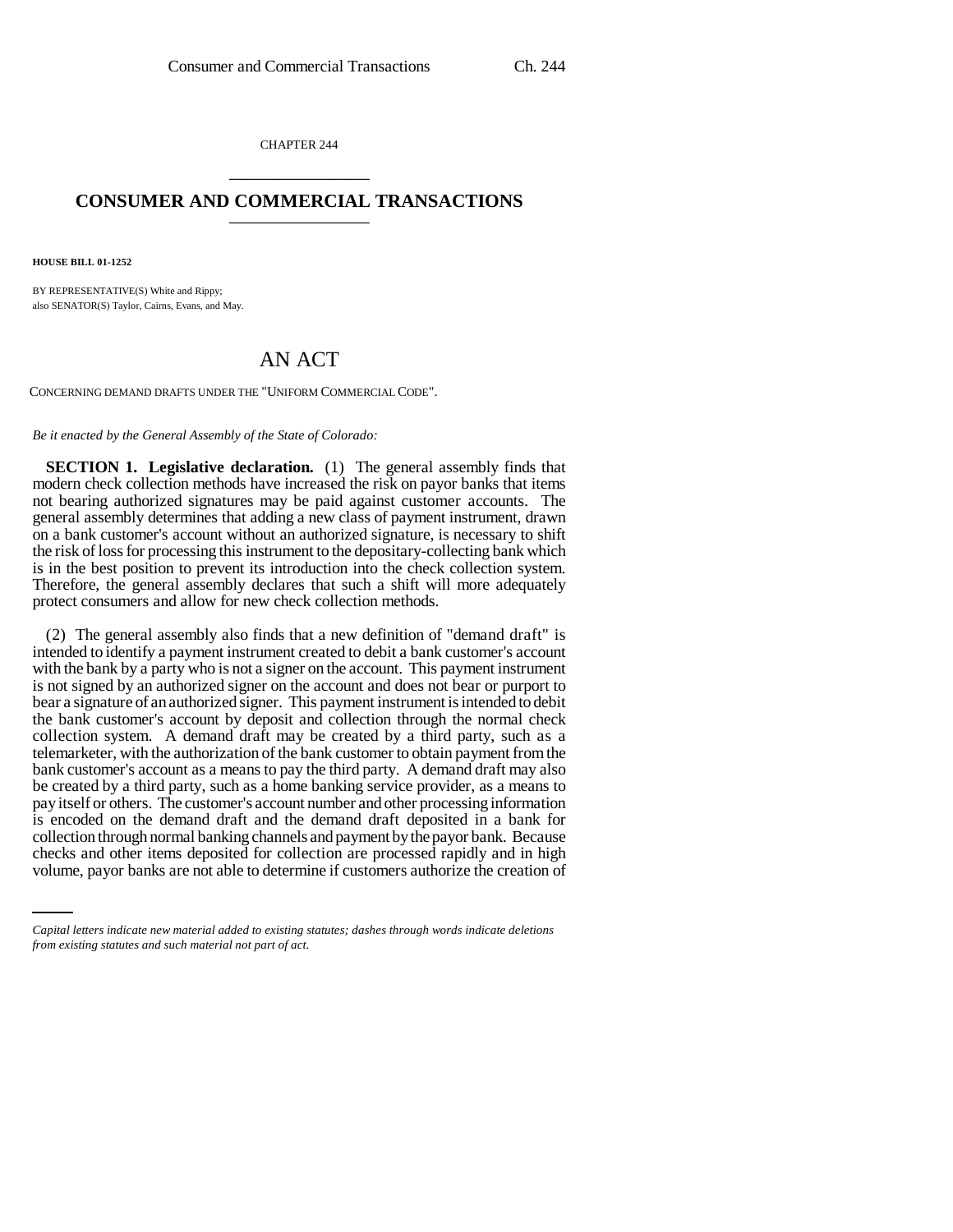Ch. 244 Consumer and Commercial Transactions

demand drafts. The general assembly, therefore, further declares the depositary bank, which is charged with knowing its customer, is in the best position to avoid the introduction into the check collection system of an unauthorized demand draft by scrutinizing the customers allowed to deposit those drafts. Thus, the general assembly declares that an additional warranty is justified in the case of a demand draft to each transferee that the demand draft was authorized by the bank customer upon whose account it is drawn. This change shifts the risk to the depositary bank if its customer deposits an unauthorized demand draft for collection.

(3) The general assembly further finds, determines, and declares that demand drafts do not include instruments that bear forged or unauthorized signatures of customers. Demand drafts do not include instruments drawn or purportedly drawn and signed by a "fiduciary" as defined in section 4-3-307 (a) (1), Colorado Revised Statutes. Instruments bearing forged or unauthorized signatures should be handled under the forgery provisions and unauthorized signature provisions of articles 3 and 4 of the "Uniform Commercial Code", as applicable.

**SECTION 2.** 4-3-103 (b), Colorado Revised Statutes, is amended to read:

**4-3-103. Definitions.** (b) Other definitions applying to this article and the sections in which they appear are:

| "Acceptance"             | Section 4-3-409        |
|--------------------------|------------------------|
| "Accommodated party"     | Section 4-3-419        |
| "Accommodation party"    | Section 4-3-419        |
| "Alteration"             | Section 4-3-407        |
| "Anomalous indorsement"  | Section 4-3-205        |
| "Blank indorsement"      | Section 4-3-205        |
| "Cashier's check"        | Section 4-3-104        |
| "Certificate of deposit" | Section 4-3-104        |
| "Certified check"        | Section 4-3-409        |
| "Check"                  | Section 4-3-104        |
| "Consideration"          | Section 4-3-303        |
| "DEMAND DRAFT"           | <b>SECTION 4-3-104</b> |
| "Draft"                  | Section 4-3-104        |
| "Holder in due course"   | Section 4-3-302        |
| "Incomplete instrument"  | Section 4-3-115        |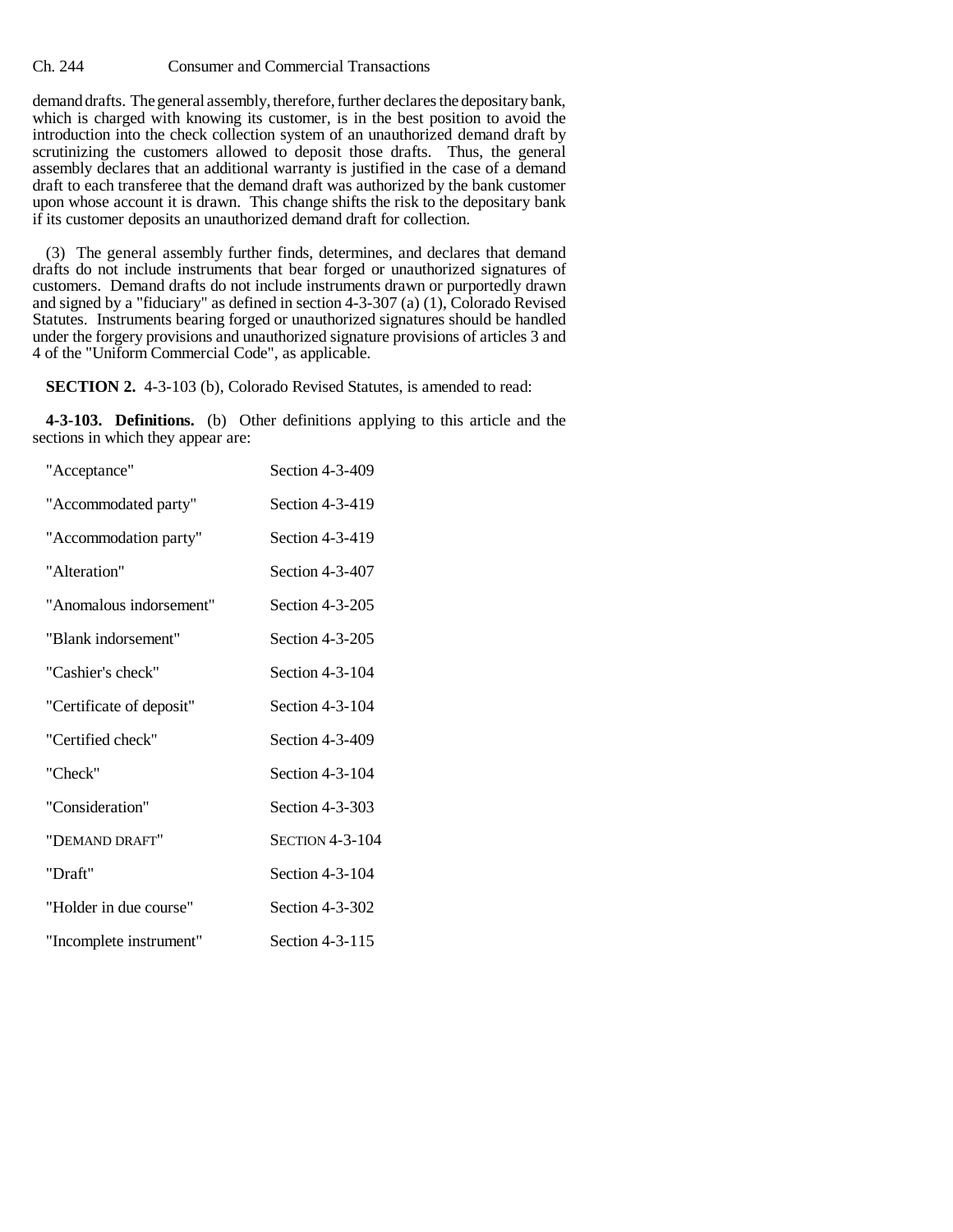| <b>Consumer and Commercial Transactions</b> |                 | Ch. 244 |
|---------------------------------------------|-----------------|---------|
| "Indorsement"                               | Section 4-3-204 |         |
| "Indorser"                                  | Section 4-3-204 |         |
| "Instrument"                                | Section 4-3-104 |         |
| "Issue"                                     | Section 4-3-105 |         |
| "Issuer"                                    | Section 4-3-105 |         |
| "Negotiable instrument"                     | Section 4-3-104 |         |
| "Negotiation"                               | Section 4-3-201 |         |
| "Note"                                      | Section 4-3-104 |         |
| "Payable at a definite time"                | Section 4-3-108 |         |
| "Payable on demand"                         | Section 4-3-108 |         |
| "Payable to bearer"                         | Section 4-3-109 |         |
| "Payable to order"                          | Section 4-3-109 |         |
| "Payment"                                   | Section 4-3-602 |         |
| "Person entitled to enforce"                | Section 4-3-301 |         |
| "Presentment"                               | Section 4-3-501 |         |
| "Reacquisition"                             | Section 4-3-207 |         |
| "Special indorsement"                       | Section 4-3-205 |         |
| "Teller's check"                            | Section 4-3-104 |         |
| "Transfer of instrument"                    | Section 4-3-203 |         |
| "Traveler's check"                          | Section 4-3-104 |         |
| "Value"                                     | Section 4-3-303 |         |

**SECTION 3.** 4-3-104 (f), Colorado Revised Statutes, is amended, and the said 4-3-104 is further amended BY THE ADDITION OF A NEW SUBSECTION, to read:

**4-3-104. Negotiable instrument.** (f) "Check" means (i) a draft, other than a documentary draft, payable on demand and drawn on a bank, or (ii) a cashier's check or teller's check, OR (iii) A DEMAND DRAFT. An instrument may be a check even though it is described on its face by another term, such as "money order."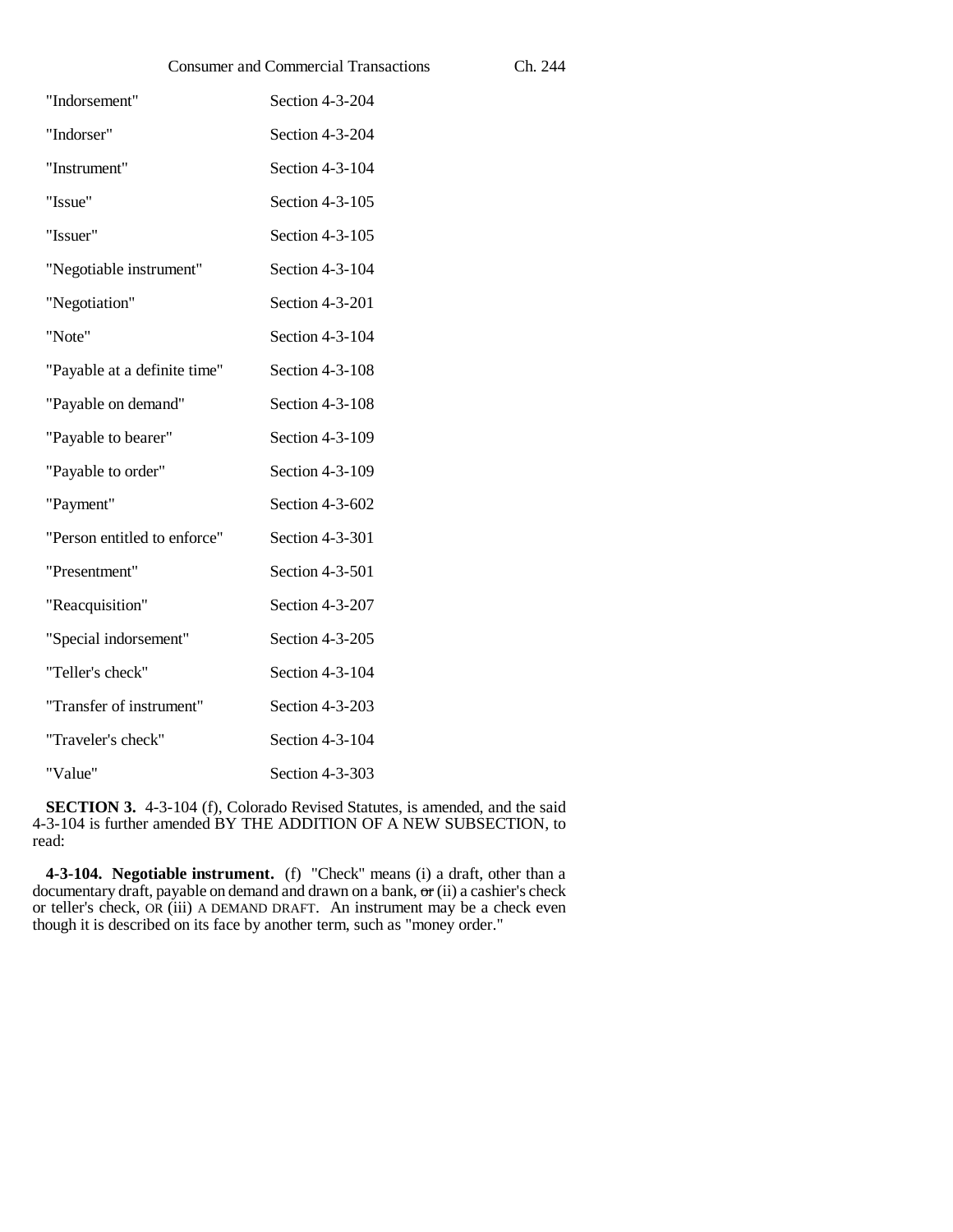Ch. 244 Consumer and Commercial Transactions

(k) (i) "DEMAND DRAFT" MEANS A WRITING NOT SIGNED BY THE CUSTOMER THAT IS CREATED BY A THIRD PARTY UNDER THE PURPORTED AUTHORITY OF THE CUSTOMER FOR THE PURPOSE OF CHARGING THE CUSTOMER'S ACCOUNT WITH A BANK. A DEMAND DRAFT SHALL CONTAIN THE CUSTOMER'S ACCOUNT NUMBER AND SHALL CONTAIN ANY OR ALL OF THE FOLLOWING:

(1) THE CUSTOMER'S PRINTED OR TYPEWRITTEN NAME;

(2) A NOTATION THAT THE CUSTOMER AUTHORIZED THE DRAFT; OR

(3) THE STATEMENT "NO SIGNATURE REQUIRED" OR WORDS TO THAT EFFECT.

(ii) A DEMAND DRAFT SHALL NOT INCLUDE A CHECK PURPORTEDLY DRAWN BY AND BEARING THE SIGNATURE OF A FIDUCIARY, AS DEFINED IN SECTION 4-3-307 (a) (1).

**SECTION 4.** 4-3-416 (a), Colorado Revised Statutes, is amended, and the said 4-3-416 is further amended BY THE ADDITION OF A NEW SUBSECTION, to read:

**4-3-416. Transfer warranties.** (a) A person who transfers an instrument for consideration warrants to the transferee and, if the transfer is by indorsement, to any subsequent transferee that:

(1) The warrantor is a person entitled to enforce the instrument;

(2) All signatures on the instrument are authentic and authorized;

(3) The instrument has not been altered;

(4) The instrument is not subject to a defense or claim in recoupment of any party which can be asserted against the warrantor; and

(5) The warrantor has no knowledge of any insolvency proceeding commenced with respect to the maker or acceptor or, in the case of an unaccepted draft, the drawer; AND

(6) IF THE INSTRUMENT IS A DEMAND DRAFT, CREATION OF THE INSTRUMENT ACCORDING TO THE TERMS ON ITS FACE WAS AUTHORIZED BY THE PERSON IDENTIFIED AS DRAWER. NOTHING IN THIS SECTION SHALL BE CONSTRUED TO IMPAIR THE RIGHTS OF THE DRAWER AGAINST THE DRAWEE.

(e) IF THE WARRANTY IN PARAGRAPH (6) OF SUBSECTION (a) OF THIS SECTION IS NOT GIVEN BY A TRANSFEROR UNDER APPLICABLE CONFLICT OF LAW RULES, THEN THE WARRANTY IS NOT GIVEN TO THAT TRANSFEROR WHEN THAT TRANSFEROR IS A TRANSFEREE.

**SECTION 5.** 4-3-417 (a), Colorado Revised Statutes, is amended, and the said 4-3-417 is further amended BY THE ADDITION OF THE FOLLOWING NEW SUBSECTIONS, to read:

**4-3-417. Presentment warranties.** (a) If an unaccepted draft is presented to the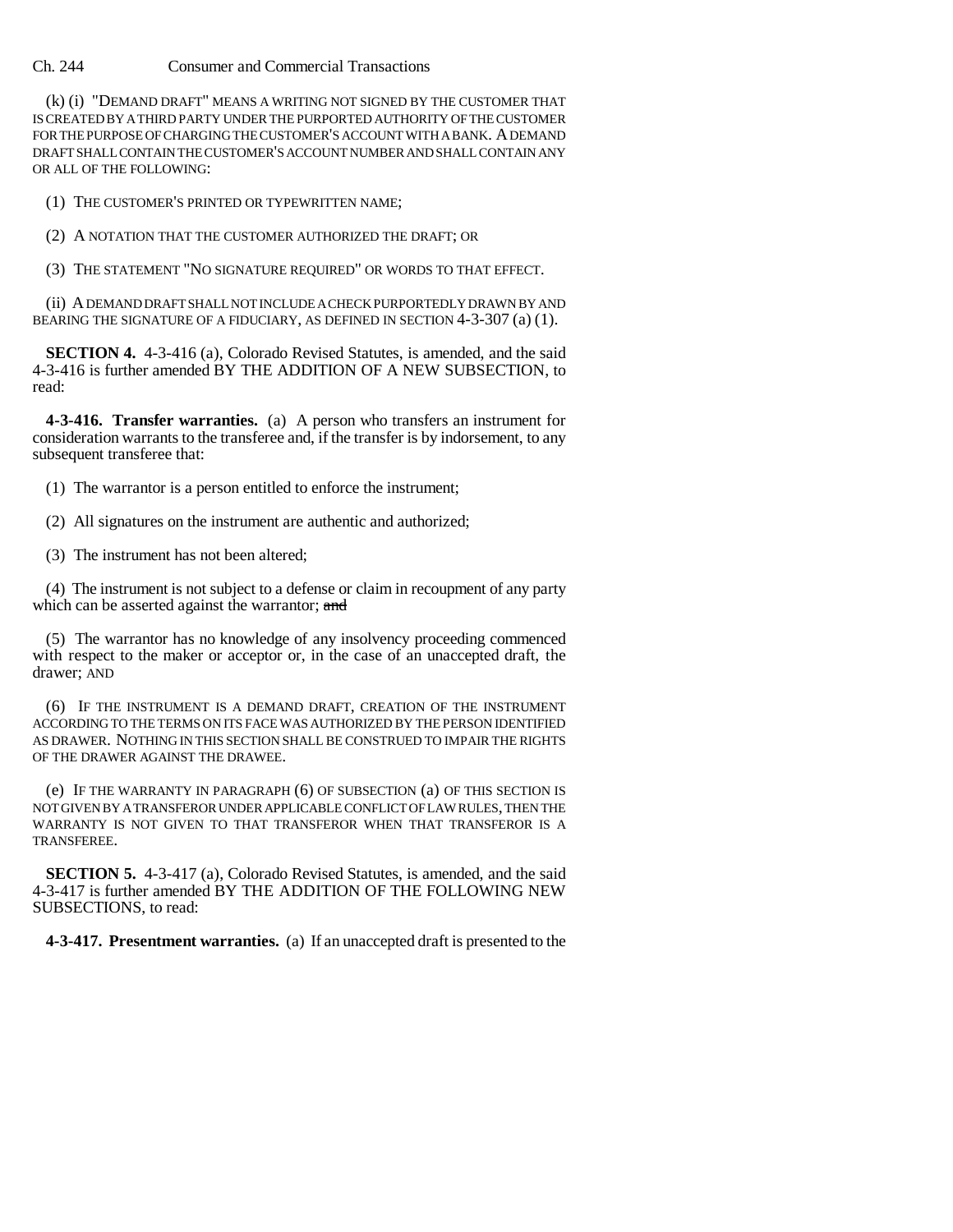drawee or payment or acceptance and the drawee pays or accepts the draft, (i) the person obtaining payment or acceptance, at the time of presentment, and (ii) a previous transferor of the draft, at the time of transfer, warrant to the drawee making payment or accepting the draft in good faith that:

(1) The warrantor is, or was, at the time the warrantor transferred the draft, a person entitled to enforce the draft or authorized to obtain payment or acceptance of the draft on behalf of a person entitled to enforce the draft;

(2) The draft has not been altered; and

(3) The warrantor has no knowledge that the signature of the drawer of the draft is unauthorized; AND

(4) IF THE DRAFT IS A DEMAND DRAFT, CREATION OF THE DEMAND DRAFT ACCORDING TO THE TERMS ON ITS FACE WAS AUTHORIZED BY THE PERSON IDENTIFIED AS DRAWER. NOTHING IN THIS SECTION SHALL BE CONSTRUED TO IMPAIR THE RIGHTS OF THE DRAWER AGAINST THE DRAWEE.

(g) A DEMAND DRAFT IS A CHECK, AS PROVIDED IN SECTION 4-3-104 (f).

(h) IF THE WARRANTY IN PARAGRAPH (4) OF SUBSECTION (a) OF THIS SECTION IS NOT GIVEN BY A TRANSFEROR UNDER APPLICABLE CONFLICT OF LAW RULES, THEN THE WARRANTY IS NOT GIVEN TO THAT TRANSFEROR WHEN THAT TRANSFEROR IS A TRANSFEREE.

**SECTION 6.** 4-4-207 (a), Colorado Revised Statutes, is amended, and the said 4-4-207 is further amended BY THE ADDITION OF A NEW SUBSECTION, to read:

**4-4-207. Transfer warranties.** (a) A customer or collecting bank that transfers an item and receives a settlement or other consideration warrants to the transferee and to any subsequent collecting bank that:

(1) The warrantor is a person entitled to enforce the item;

(2) All signatures on the item are authentic and authorized;

(3) The item has not been altered;

(4) The item is not subject to a defense or claim in recoupment (section 4-3-305 (a)) of any party that can be asserted against the warrantor; and

(5) The warrantor has no knowledge of any insolvency proceeding commenced with respect to the maker or acceptor or, in the case of an unaccepted draft, the drawer; AND

(6) IF THE ITEM IS A DEMAND DRAFT, CREATION OF THE ITEM ACCORDING TO THE TERMS ON ITS FACE WAS AUTHORIZED BY THE PERSON IDENTIFIED AS DRAWER. NOTHING IN THIS SECTION SHALL BE CONSTRUED TO IMPAIR THE RIGHTS OF THE DRAWER AGAINST THE DRAWEE.